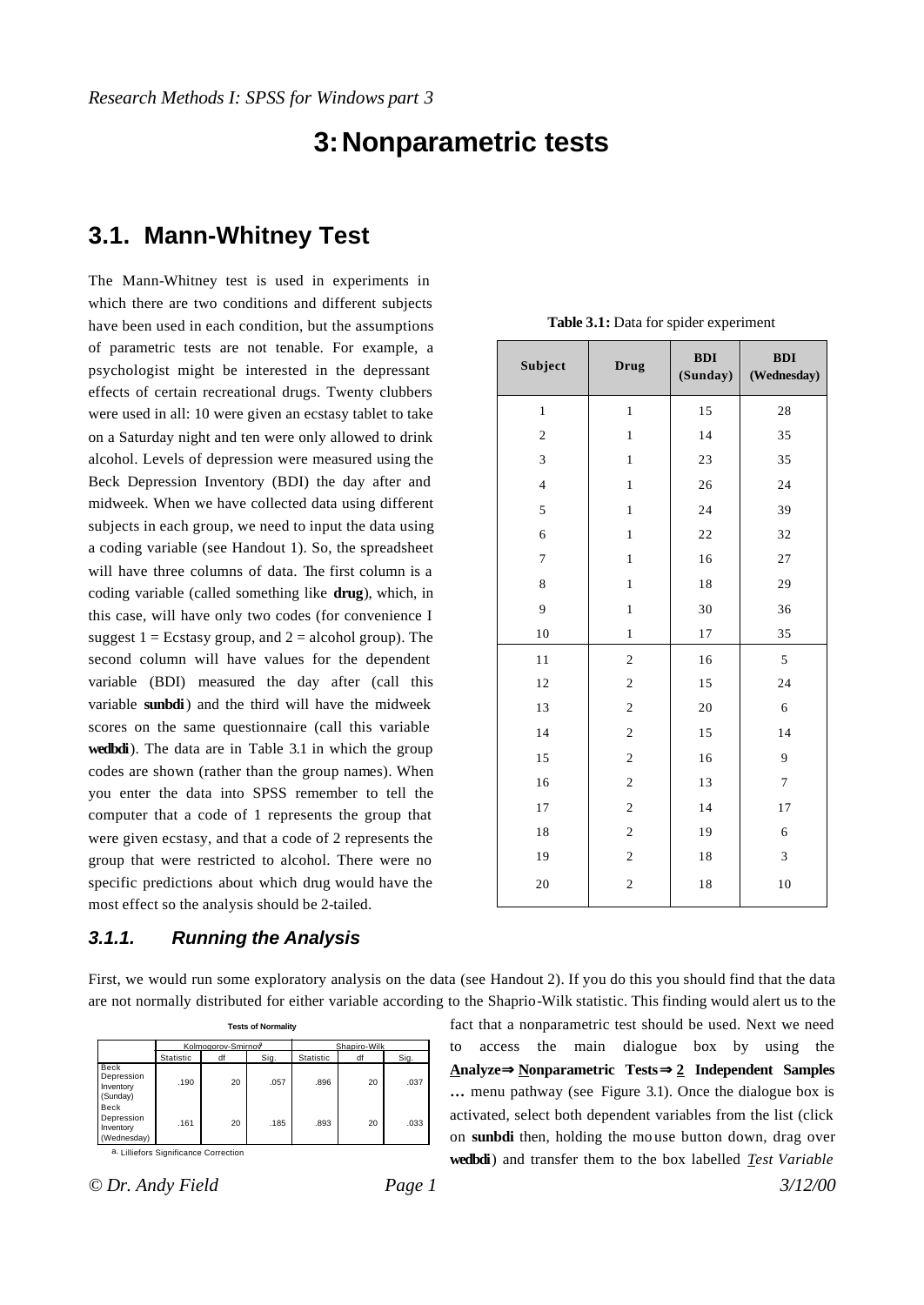*List* by clicking on  $\mathbb{F}$ . Next, we need to select an independent variable (the grouping variable). In this case, we need to select **drug** and then transfer it to the box labelled *Grouping variable*. When your grouping variable has been selected the **Define Groups...** button will become active and you should click on it to activate the *define groups* dialogue box. SPSS need to know what numeric codes you assigned to your two groups, and there is a space for you to type the codes. In this example, we coded our ecstasy group as 1, and our alcohol group as 2 and so these are the codes that we type. When you have defined the groups, click on  $\sqrt{q}$  continue to return to the main dialogue box. If you click on  $\sqrt{q}$  then another dialogue box appears that gives you options as for the analysis. However, these options are not particularly useful because, for example option that provides descriptive statistics does so for the entire data set (so doesn't break down values according to group membership). For this reason, I recommend obtaining descriptive statistics using the methods we learnt about in week 2. To run the analyses return to the main dialogue box and click on  $\sqrt{\alpha}$ 



**Figure 3.1:** Dialogue boxes for the Mann-Whitney test

### *3.1.2. Output from the Mann-Whitney Test*

The Mann-Whitney test works by looking at differences in the ranked positions of scores in different groups. Therefore, the first part of the output summarises the data after it has been ranked. Specifically, SPSS tells us the average and total

|                              | Ranks   |    |       |        |
|------------------------------|---------|----|-------|--------|
|                              | Type of |    | Mean  | Sum of |
|                              | Drug    | N  | Rank  | Ranks  |
| <b>Beck Depression</b>       | Ecstacy | 10 | 12.75 | 127.50 |
| Inventory (Sunday)           | Alcohol | 10 | 8.25  | 82.50  |
|                              | Total   | 20 |       |        |
| <b>Beck Depression</b>       | Ecstacy | 10 | 15.45 | 154.50 |
| Inventory (Wednesda) Alcohol |         | 10 | 5.55  | 55.50  |
|                              | Total   | 20 |       |        |

the highest scores, which is useful in case we need to interpret a significant result. Although we can ascertain a lot from the table of ranks, it is worth looking at some descriptive statistics as well. The second table provides the actual test statistics for the Mann-Whitney test. There are many variations on the Mann-Whitney test; in fact, Mann, Whitney and Wilcoxon all came up with statistically comparable techniques for analysing ranked data. The form of the test commonly taught is that of the Mann-Whitney test, however, Wilcoxon provided a different version of this statistic, which can be converted into a Z score and can, therefore, be compared against critical values of the normal distribution. SPSS provides both statistics and the Z score for the Wilcoxon statistic. The table has a column for each variable (one for **sunbdi**

ranks in each condition. Now, the Mann-Whitney test relies on scores being ranked from lowest to highest, therefore, the group with the lowest mean rank is the group with the greatest number of lower scores in it. Similarly, the group with the highest mean rank should have greater number of high scores within it. Therefore, this initial table can be used to ascertain which group had

| <b>Test Statistics</b> <sup>b</sup> |
|-------------------------------------|
|                                     |

|                                          | Beck<br>Depression<br>Inventory<br>(Sunday) | Beck<br>Depression<br>Inventory<br>(Wednesday) |
|------------------------------------------|---------------------------------------------|------------------------------------------------|
| Mann-Whitney<br>Н                        | 27.500                                      | .500                                           |
| Wilcoxon W                               | 82.500                                      | 55.500                                         |
| 7                                        | $-1.709$                                    | $-3.750$                                       |
| Asymp. Sig.<br>(2-tailed)                | .087                                        | .000                                           |
| Exact Sig.<br>$[2*(1-tailed$<br>$Siq.$ ) | a<br>.089                                   | a<br>.000                                      |

a. Not corrected for ties.

b. Grouping Variable: Type of Drug

*© Dr. Andy Field Page 2 3/12/00*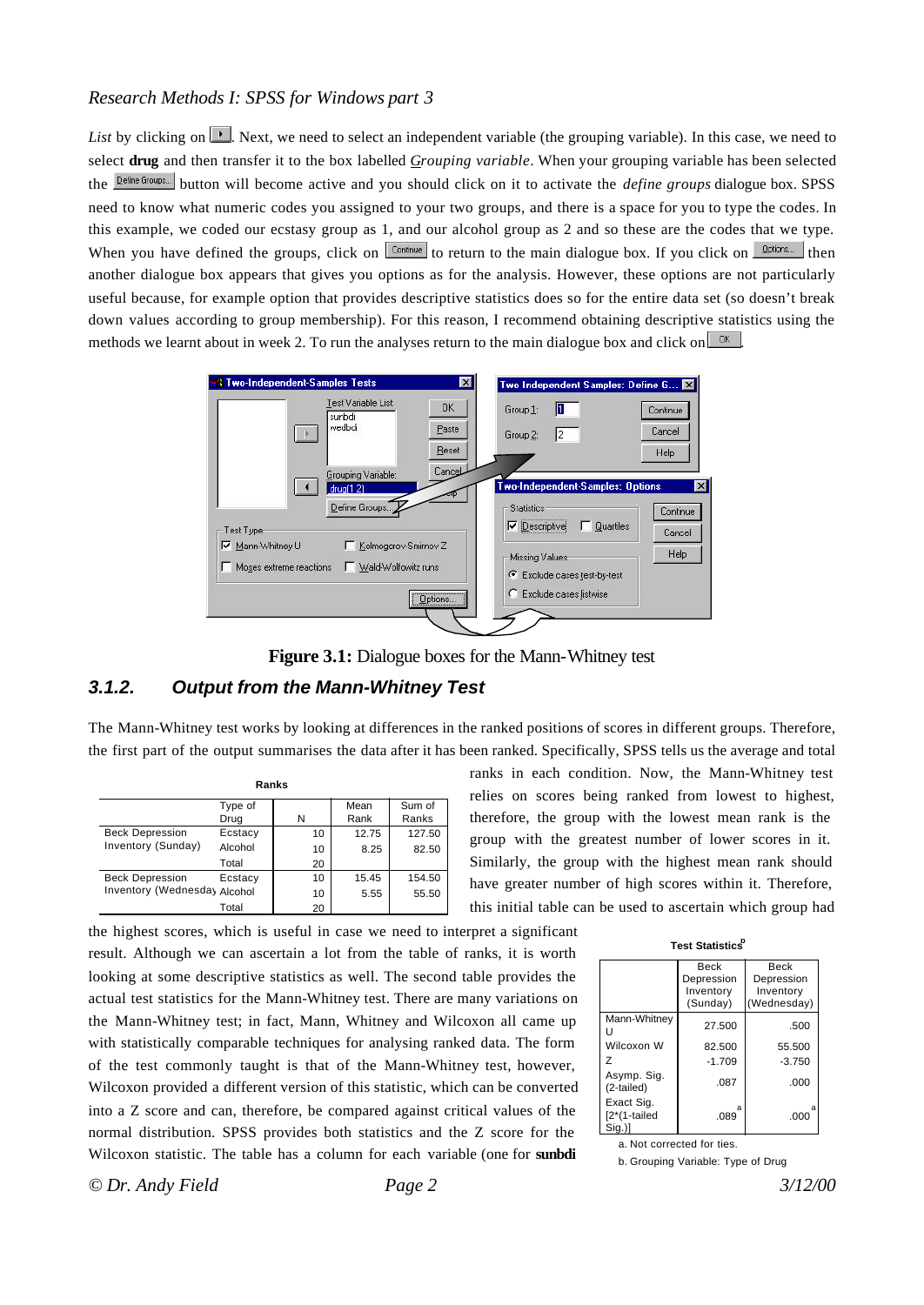and one for **wedbdi**) and in each column there is the value of Mann-Whitney's U statistic<sup>1</sup>, the value of Wilcoxon's statistic and the associated *z* approximation. The important part of the table is the significance value of the test (look at the exact significance and halve its value to obtain the one-tailed significance if you have made a directional prediction). For these data, the Mann-Whitney test is nonsignificant (2-tailed) for the depression scores taken on the Sunday. This finding indicates that ecstasy is no more of a depressant, the day after taking it, than alcohol. Both groups report comparable levels of depression. However, for the mid-week measures the results are highly significant  $(p <$ 0.001). The value of the mean rankings indicates that the Ecstasy group was significantly more depressed mid-week than the alcohol group.

It is worth noting that nonparametric tests generally have less *statistical power* than their parametric counterparts. This means that there is an increased chance of a Type II error (i.e. there is more chance of accepting that there is no difference between groups when, in reality, a difference exists). To see what I mean, run an independent t-test on these data: how do the conclusions differ?

# **3.2. The Wilcoxon Signed-Rank Test**

## *3.2.1. Running the Analysis*

l

Imagine the experimenter was now interested in the change in depression levels, within subjects, for each of the two drugs. We now want to compare the BDI scores on Sunday to those on Wednesday. We can use the same data as before, but because we want to look at the change for each drug separately, we need to use the split file command (see Handout 2) and ask SPSS to split the file by the variable drug. This will ensure that any analysis we do is repeated for the Ecstasy group and the alcohol group separately.

Once the file has been split, select the Wilcoxon test dialogue box by using the file path **AnalyzeÞNonparametric Tests <b>Þ** 2 Related Samples ... (Figure 3.2). Once the dialogue box is activated, select two variables from the list (click on the first variable with the mouse and then the second). The first variable you select (**sunbdi**) will be named as *Variable 1* in the box labelled *Current Selections*, and the second variable you select (**wedbdi**) appears as *Variable 2*. When you have selected two variables, transfer them to the box labelled *Test Pair(s)* by clicking on  $\mathbb{R}$ . If you want to carry out several Wilcoxon tests then you can select another pair of variables, transfer them to the variable list, and then select another pair and so on. In this case, we want only one test. If you click on **the substitute** then another dialogue box appears that gives you the chance to select descriptive statistics. Unlike the Mann-Whitney test, the descriptive statistics here are worth having, because it is the change across variables (columns in the spreadsheet) that are relevant. To run the analysis, return to the main dialogue box and click on  $\sqrt{R}$ 

*<sup>©</sup> Dr. Andy Field Page 3 3/12/00* <sup>1</sup> The value of U is calculated using the equation  $U = N_1 N_2 + \frac{N_1(N_1+1)}{2} - R_1$  in which  $N_I$  and  $N_2$  are the samples sizes of groups 1 and 2 respectively, and  $R_I$  is the sum of ranks for group 1. Therefore, for the Sunday BDI scores  $U = (10 \times 10) + \frac{10(11)}{2} - 127.50 = 27.50$  and for the Wednesday BDI scores  $U = (10 \times 10) + \frac{10(11)}{2} - 154.50 = .50$ .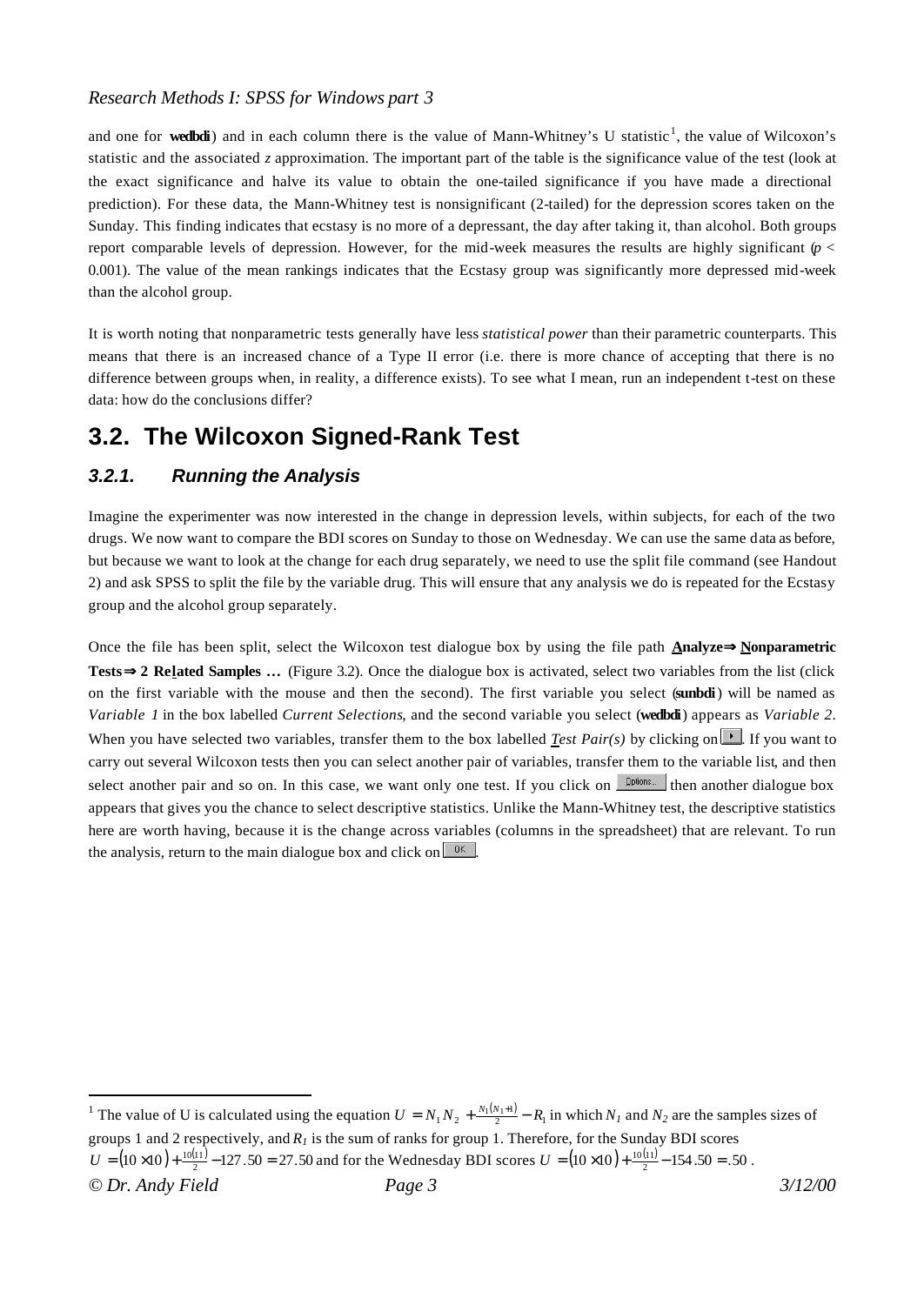

**Figure 3.2:** Dialogue boxes for the Wilcoxon Test.

## *3.2.2. Output from SPSS*

#### *3.2.2.1. Ecstasy Group*

If you split the file, then the first set of results obtained will be for the Ecstasy group. The first table provides information about the ranked scores. It tells us the number of negative ranks (these are ranks for which the Sunday score was greater than the Wednesday score) and the number of positive ranks (subjects for whom the Wednesday score was greater than the Sunday score). The table shows that for 9 of the 10 subjects, their score on Wednesday was greater than on Sunday, indicating greater depression Midweek compared to the morning after. There were no tied ranks. The table also shows the average number of negative and positive ranks and the sum of positive and negative ranks. Below the table are footnotes which tell us what the positive and negative ranks

|                                                          | Ranks <sup>d</sup> |                |      |        |
|----------------------------------------------------------|--------------------|----------------|------|--------|
|                                                          |                    |                | Mean | Sum of |
|                                                          |                    | N              | Rank | Ranks  |
| Beck Depression Inventory Negative<br>(Wednesday) - Beck | Ranks              | a              | 1.00 | 1.00   |
| Depression Inventory<br>(Sunday)                         | Positive<br>Ranks  | b<br>9         | 6.00 | 54.00  |
|                                                          | Ties               | 0 <sup>c</sup> |      |        |

Total

a. Beck Depression Inventory (Wednesday) < Beck Depression Inventor (Sunday)

10

b. Beck Depression Inventory (Wednesday) > Beck Depression Inventor (Sunday)

c. Beck Depression Inventory (Sunday) = Beck Depression Inventory (Wednesday)

d. Type of Drug = Ecstacy

relate to (so provide the same kind of explanation as I've just made—see, I'm not clever, I just read the footnotes!). If

|  | Test Statistics <sup>p,c</sup> |
|--|--------------------------------|
|--|--------------------------------|

|                              | <b>Beck Depression Inventory</b><br>(Wednesday) - Beck<br>epression Inventory (Sunday |
|------------------------------|---------------------------------------------------------------------------------------|
| $\mathcal{L}$                | $-2703^a$                                                                             |
| Asymp.<br>Sig.<br>(2-tailed) | .007                                                                                  |

a. Based on negative ranks.

b. Wilcoxon Signed Ranks Test

c. Type of Drug = Ecstacy

we were to look up the significance of Wilcoxon's test by hand, we would take the lowest value of the two types of ranks, so our test value would be the number of negative ranks (e.g. 1). However, this value can be converted to a Z score and this is what SPSS does. The advantage of this approach is that it allows exact significance values to be calculated based on the normal distribution. This table tells us that the statistic is based on the negative ranks, that the z-score is –2.703 and that this value is significant at  $p = 0.007$ . Therefore, because this value is based on the negative ranks, we should conclude that when taking Ecstasy there was a significant increase in depression (as measured by the BDI) from the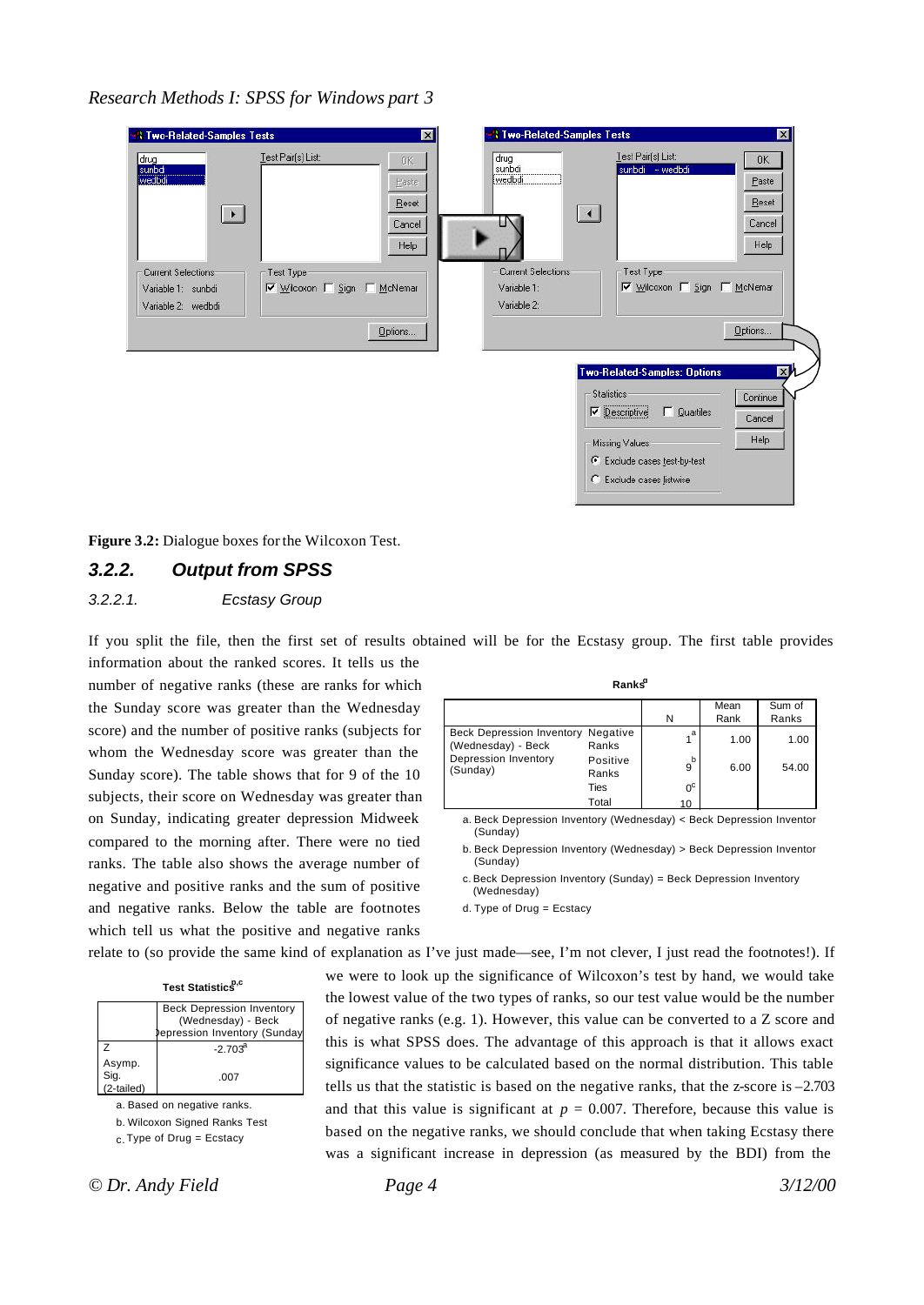morning after to mid-week. The remainder of the output should contain the same two tables but for the alcohol group (if it does not, then you probably forgot to split the file).

#### *3.2.2.2. Alcohol Group*

As before, the first table provides information about the ranked scores. It tells us the number of negative ranks (these

are ranks for which the Sunday score was greater than the Wednesday score) and the number of positive ranks (subjects for whom the Wednesday score was greater than the Sunday score). The table shows that for 8 of the 10 subjects, their score on Sunday was greater than on Wednesday, indicating greater depression the morning after compared to mid-week. There were no tied ranks. The table also shows the average number of negative and positive ranks and the sum of positive and negative ranks. Below the table are footnotes that tell us to what the positive and negative ranks relate. As before, the lowest value of

|                                                          |                   |                     | Mean | Sum of |
|----------------------------------------------------------|-------------------|---------------------|------|--------|
|                                                          |                   | N                   | Rank | Ranks  |
| Beck Depression Inventory Negative<br>(Wednesday) - Beck | Ranks             | 8 <sup>a</sup>      | 5.88 | 47.00  |
| Depression Inventory<br>(Sunday)                         | Positive<br>Ranks | b<br>$\overline{2}$ | 4.00 | 8.00   |
|                                                          | Ties              | 0 <sup>c</sup>      |      |        |
|                                                          | Total             | 10                  |      |        |

**Ranks<sup>d</sup>**

a. Beck Depression Inventory (Wednesday) < Beck Depression Inventor (Sunday)

b. Beck Depression Inventory (Wednesday) > Beck Depression Inventor (Sunday)

c. Beck Depression Inventory (Sunday) = Beck Depression Inventory (Wednesday)

d. Type of Drug = Alcohol

ranked scores converted to a Z score and this is what SPSS does. The next table tells us that the statistic is based on the positive ranks, that the z-score is  $-1.988$  and that this value is significant at  $p = 0.047$ . Therefore, we should conclude, based on the fact that positive ranks were used) that when taking alcohol there was a significant decline in depression

| Test Statistics <sup>p,c</sup> |                                                                                     |  |  |
|--------------------------------|-------------------------------------------------------------------------------------|--|--|
|                                | Beck Depression Inventory<br>(Wednesday) - Beck<br>Depression Inventory<br>(Sunday) |  |  |
| 7                              | $-1.988^{a}$                                                                        |  |  |
| Asymp.<br>Sig.<br>(2-tailed)   | 047                                                                                 |  |  |

a. Based on positive ranks.

b. Wilcoxon Signed Ranks Test

c. Type of Drug = Alcohol

(as measured by the BDI) from the morning after to mid-week. From these two results, we can see that there is an opposite effect when alcohol is taken, to when ecstasy is taken. Alcohol makes you slightly depressed the morning after but this depression has dropped by Midweek. Ecstasy also causes some depression the morning after consumption, however, this depression increases towards the middle of the week. Of course, to see the true effect of the morning after we would have had to take measures of depression before the drugs were administered! This opposite effect, is known as an interaction (i.e. you get one effect under certain circumstances, and a different effect under other circumstances) and you'll be learning about them in your second year (so remember this session well!).

## **3.3. Graphing Mixed Designs**

*© Dr. Andy Field Page 5 3/12/00* In the examples in this handout, we had one variable measured with different subjects (drug), but each subject was also given measures on two separate days (so, this variable was repeated measures). The situation in which there are two variables and one has been measured between-groups and the other is a repeated measure is known as a mixed design. This situation is interesting to illustrate how to draw complex graphs. To draw this graph, first remember to switch off the split file command so that we are analysing all cases (see handout 2). Then select the main bar chart dialogue box by using the **GraphsÞ Bar…** menu path. In this dialogue box, click on the picture labelled *Clustered* (this option allows us to plot the between-groups variable) and then select *Summaries for separate variables* (this option allows us to plot the repeated measure). When these options have been selected, click on **Define** The next dialogue box has two spaces. The first asks what you want the bars to represent. You should select the variables representing different levels of the repeated measures variable (in this case **sunbdi** and **wedbdi**), and transfer them to the box labelled *Bars Represent*. A second space is labelled *Category Axis*, and you should transfer the between-groups variable (**drug**) into this space. By default, SPSS will display mean values of the selected variables; however, you can display other values by clicking on  $\frac{Change Summay}{Arlyommay}$ . When all of the options have been selected click on  $\frac{OK}{Arly}$  to draw the graph. The resulting graph is shown in Figure 3.3. It is pretty clear that the clusters of bars represent the two groups (the between-groups variable) while the